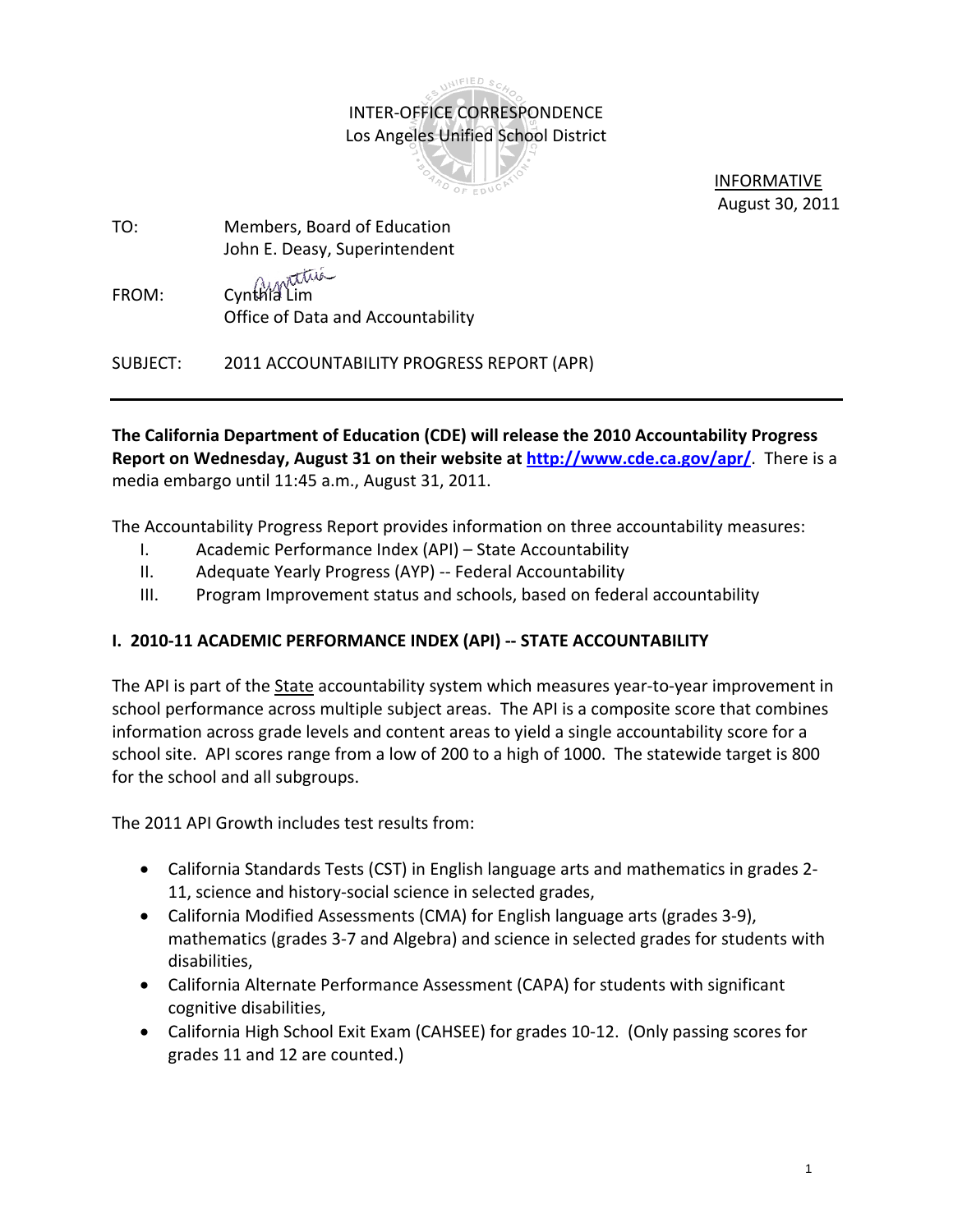#### **LAUSD Districtwide API**

**The Districtwide API grew by 19 points in 2011, the fourth consecutive year of double digit growth.** LAUSD's API growth was 728 in 2011, up 19 points from the base of 709. The 19 point gain was the third highest for LAUSD since 2002‐03, when District API's were first issued.

| Year        | <b>Base</b> | Growth | Growth<br><b>Points</b> |
|-------------|-------------|--------|-------------------------|
| 2002-03     | 595         | 626    | 31                      |
| 2003-04     | 622         | 634    | 12                      |
| 2004-05     | 633         | 649    | 16                      |
| 2005-06     | 649         | 658    | 9                       |
| 2006-07     | 655         | 664    | 9                       |
| 2007-08     | 662         | 683    | 21                      |
| 2008-09     | 681         | 694    | 13                      |
| 2009-10     | 693         | 709    | 16                      |
| $2010 - 11$ | 709         | 728    | 19                      |

Table 1: *LAUSD Continues Double Digit API Gains for Four Consecutive Years*

**LAUSD's 19 growth points exceeded the state average of 10 points and was the highest among other urban school districts in California.** Three other urban districts had double digit gains. Santa Ana had the next highest gains at 16 points. All of the urban districts in the comparison had districtwide API scores over 700.

Table 2: *LAUSD's API Growth Points Exceeded the State and Other Urban Districts in California*

| <b>School District</b> | 2010 API<br><b>Base</b> | <b>2011 API</b><br>Growth | $2010 - 11$<br>Growth<br>Points |
|------------------------|-------------------------|---------------------------|---------------------------------|
| <b>LAUSD</b>           | 709                     | 728                       | 9                               |
| Santa Ana              | 724                     | 740                       | 16                              |
| San Bernardino         | 699                     | 713                       | 4                               |
| San Diego              | 785                     | 798                       | 13                              |
| <b>STATE</b>           | 768                     | 778                       | $ 0\rangle$                     |
| Oakland                | 718                     | 726                       | 8                               |
| Long Beach             | 759                     | 766                       | 7                               |
| Fresno                 | 7 I I                   | 717                       | 6                               |
| Sacramento             | 753                     | 759                       | 6                               |
| San Jose               | 792                     | 798                       | 6                               |
| San Francisco          | 791                     | 796                       | 5                               |
| Pomona                 | 722                     | 727                       | 5                               |
| Pasadena               | 758                     | 759                       |                                 |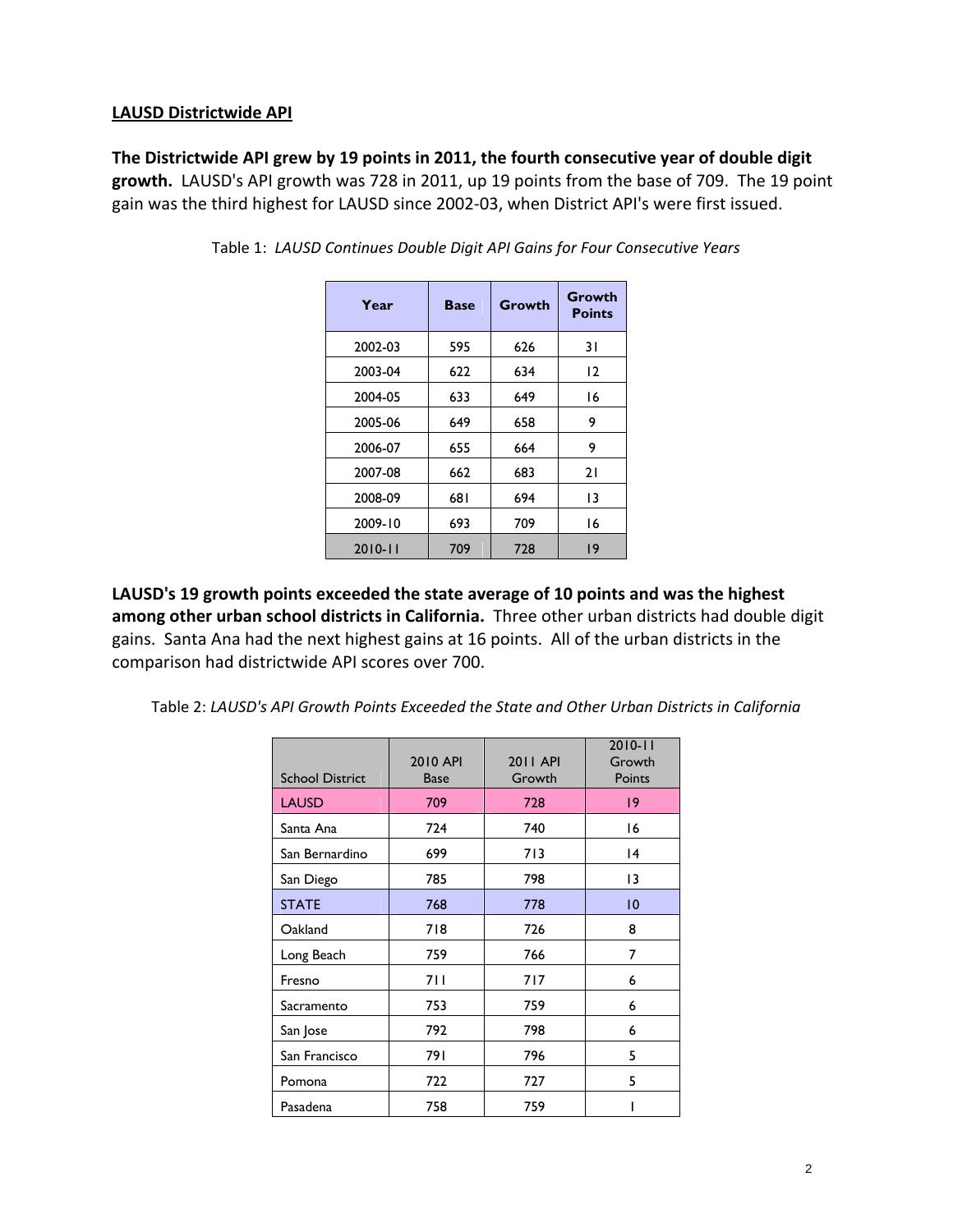

Figure 3: *LAUSD was Highest of the Four Urban Districts that Had Double Digit Gains* 

#### **Schools Meeting Statewide Performance Target of 800**

In 2002, only 4% of the District's schools scored at the statewide target of 800 or above. In 2011, nearly a third of all District schools (32%) attained 800 or higher. Less than 10% scored below 650 in 2011.

Figure 4: *More than Half of LAUSD schools have API Scores of 750 or Above*

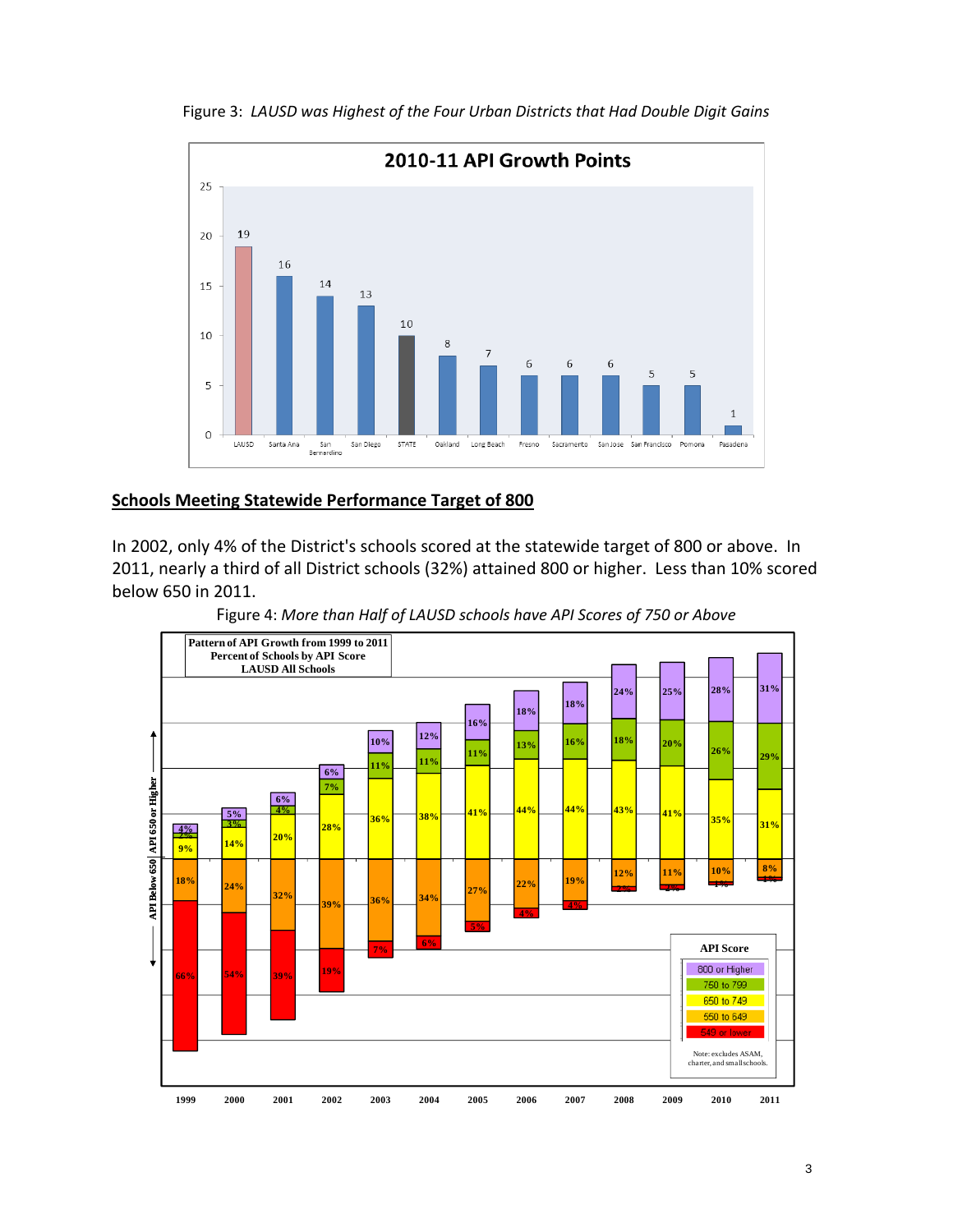Over 200 LAUSD schools attained API scores of 800 or above in 2011, with the majority of the schools at the elementary level. Thirteen middle schools had API scores of 800 or higher and six high schools reached 800 or higher.

|                           | $2001 -$<br>02 | $2002 -$<br>03 | $2003 -$<br>04 | $2004 -$<br>05 | $2005 -$<br>06 | 2006-<br>07 | $2007 -$<br>08 | 2008-<br>09 | 2009-<br>$\overline{10}$ | $2010 -$<br>П |
|---------------------------|----------------|----------------|----------------|----------------|----------------|-------------|----------------|-------------|--------------------------|---------------|
| Number of Schools*        |                |                |                |                |                |             |                |             |                          |               |
| Elementary                | 34             | 51             | 62             | 83             | 96             | 102         | 29             | 4           | 157                      | 190           |
| Middle                    | 0              | 0              |                |                | $\overline{2}$ | 3           | 8              | 10          | 12                       | 3             |
| High School               | 0              | 2              | 3              | 5              | 5              | 5           | 6              | 4           | 4                        | 6             |
| All Schools               | 34             | 53             | 66             | 89             | 103            | 110         | 143            | 155         | 173                      | 209           |
| <b>Percent of Schools</b> |                |                |                |                |                |             |                |             |                          |               |
| Elementary                | 8%             | 12%            | 14%            | 19%            | 21%            | 22%         | 28%            | 31%         | 34%                      | 40%           |
| Middle                    | 0%             | 0%             | 1%             | 1%             | 3%             | 4%          | 10%            | 13%         | 15%                      | 16%           |
| High School               | 0%             | 5%             | 6%             | 9%             | 8%             | 8%          | 9%             | 5%          | 5%                       | 7%            |
| All Schools               | 6%             | 10%            | 12%            | 16%            | 18%            | 18%         | 24%            | 25%         | 28%                      | 32%           |

Table 5: *More than 200 Schools Had API Scores of 800 or Higher*

**\***Does not include small schools, options and independent charter schools.

Among the 141 independent charter schools in 2011 that received API scores and targets, 39% met the statewide performance goal of 800. The majority of the schools were at the elementary level (62%), followed by 24% at the middle school level and 11% at the senior high school level.

|             | # of Charter<br>Schools with API<br><b>Scores</b> | # 800 or<br>Above | %800 or<br>Above |
|-------------|---------------------------------------------------|-------------------|------------------|
| Elementary  | 52                                                | 32                | 62%              |
| Middle      | 51                                                | 12                | 24%              |
| High School | 38                                                |                   | 29%              |
| All Schools | ا 4                                               | 55                | 39%              |

Table 6: *Over a Third of Charter Schools Scored 800 or Above in 2011* 

#### **Subgroup Performance**

Growth API scores increased by double digits for all major subgroups except for Asians and Filipinos, which grew by nine points. **In comparison to the state, gains for all major subgroups exceeded the statewide growth.** Latino students increased by 21 points, compared to 14 points statewide. English learners also increased by 20 points, compared to 14 statewide. Students with disabilities increased by 28 points, double the statewide average of 14.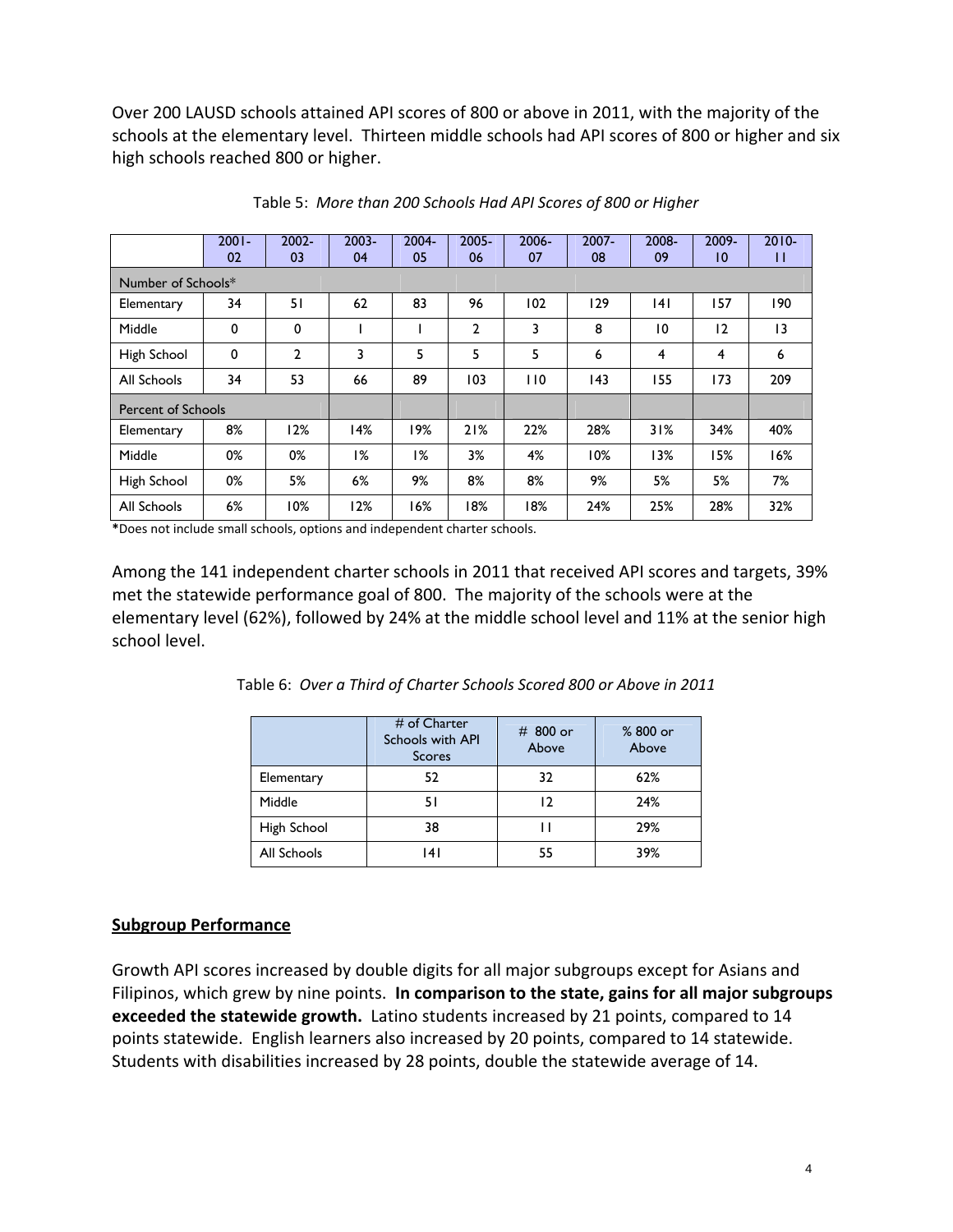|                                   | <b>LAUSD</b>        |                |                  |                     | California     |                  |
|-----------------------------------|---------------------|----------------|------------------|---------------------|----------------|------------------|
| Subgroups                         | 2010<br><b>Base</b> | 2011<br>Growth | Growth<br>Points | 2010<br><b>Base</b> | 2011<br>Growth | Growth<br>Points |
| <b>ALL STUDENTS</b>               | 709                 | 728            | 19               | 768                 | 778            | $\overline{10}$  |
| African American                  | 663                 | 678            | 15               | 686                 | 696            | $\overline{10}$  |
| Asian                             | 884                 | 893            | 9                | 890                 | 898            | 8                |
| Filipino                          | 838                 | 847            | 9                | 851                 | 859            | 8                |
| Hispanic or Latino                | 686                 | 706            | 21               | 715                 | 729            | $\overline{14}$  |
| Pacific Islander                  | 735                 | 761            | 26               | 753                 | 763            | 10               |
| White                             | 849                 | 862            | 13               | 838                 | 845            | 7                |
| Socio-economically Disadvantaged  | 691                 | 711            | 20               | 712                 | 726            | $\overline{14}$  |
| English Learners                  | 644                 | 664            | 20               | 692                 | 706            | $\overline{14}$  |
| <b>Students with Disabilities</b> | 499                 | 525            | 28               | 581                 | 595            | 14               |

Table 7: *Gains Exceeded the Statewide Average for All Major Subgroups*

The 20 growth points for English learners and 26 growth points for students with disabilities were the highest since 2005‐06 when these subgroups were first included in API scores.

Table 8: *Growth Points for English Learners and Students with Disabilities were at an All Time High in 2011*

|                                     | <b>API Growth Points</b> |         |         |              |              |         |         |         |             |  |
|-------------------------------------|--------------------------|---------|---------|--------------|--------------|---------|---------|---------|-------------|--|
| Subgroups                           | 2002-03                  | 2003-04 | 2004-05 | 2005-06      | 2006-07      | 2007-08 | 2008-09 | 2009-10 | $2010 - 11$ |  |
| <b>ALL STUDENTS</b>                 | 31                       | 12      | 16      | 9            | 9            | 21      | 3       | 16      | 9           |  |
| African American                    | 18                       | 4       | 15      | 9            | 8            | 19      | 16      | 21      | 15          |  |
| Asian                               | 20                       | 12      | 17      | 12           | 6            | 4       | П       | 9       | 9           |  |
| Filipino                            | 24                       | 4       | 4       | $\mathbf{I}$ | 7            | 17      | П       | 7       | 9           |  |
| Hispanic or Latino                  | 36                       | 15      | 17      | 9            | 9            | 22      | 13      | 16      | 21          |  |
| Pacific Islander                    | 17                       | 8       | П       | 19           | П            | 5       | 15      | 9       | 26          |  |
| White                               | 20                       | 9       | 18      | 10           | $\mathbf{2}$ | 17      | 12      | 18      | 3           |  |
| Socio-economically<br>Disadvantaged | 35                       | 4       | 17      | 8            | 9            | 21      | 4       | 16      | 20          |  |
| <b>English Learners</b>             | n/a                      | n/a     | n/a     | $\mathbf 0$  | 5            | 18      | 8       | П       | 20          |  |
| <b>Students with Disabilities</b>   | n/a                      | n/a     | n/a     | 2            | П            | 15      | 16      | 20      | 28          |  |

Six schools had API gains of more than 80 points in a single year. The school with the highest gain (excluding small schools and options schools) was Napa Elementary with 130 points.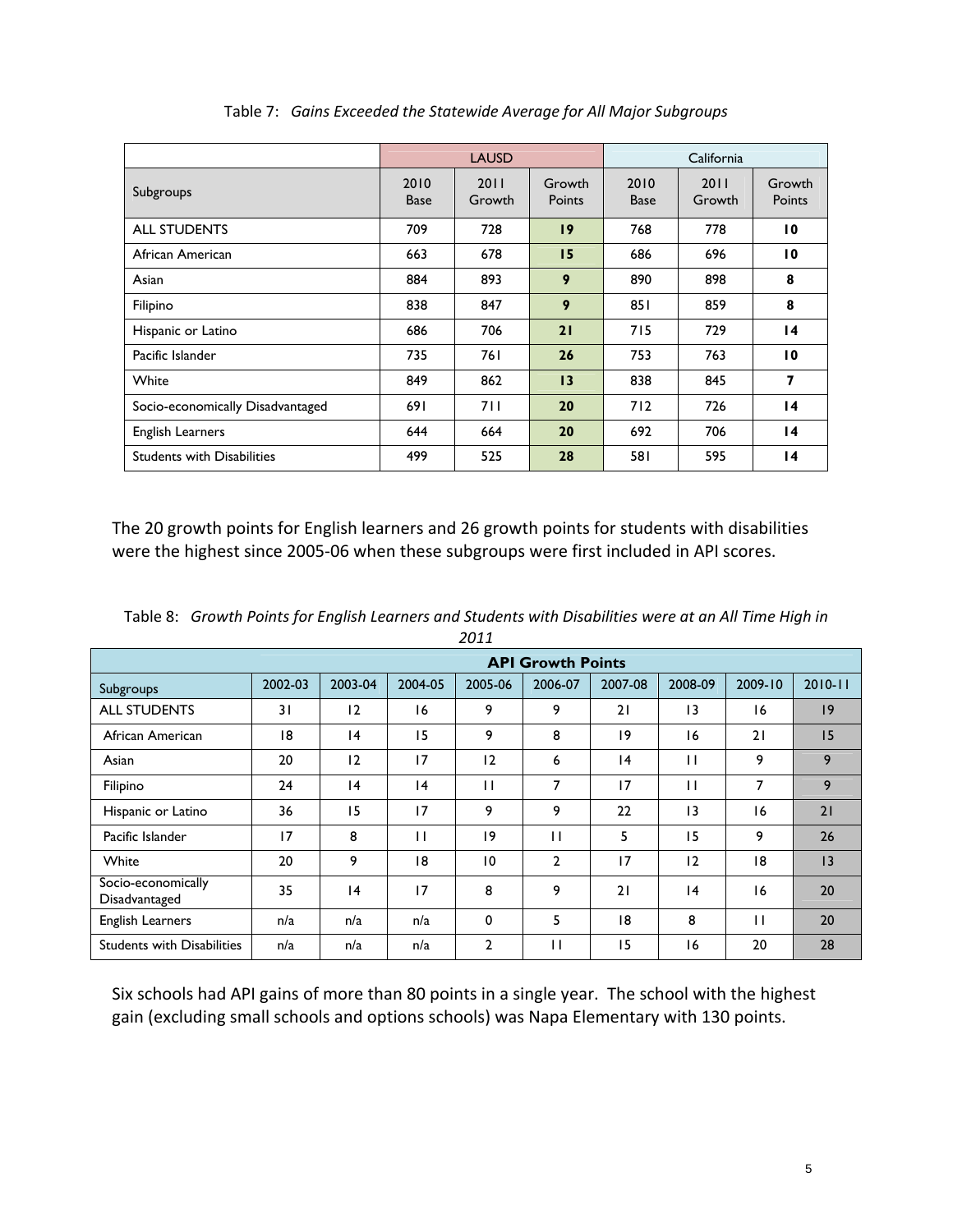| <b>School</b>           | <b>LD</b>    | <b>BD</b> | # Valid<br><b>Scores</b> | <b>2010 API</b><br><b>Base</b> | <b>2011 API</b><br>Growth | 2011<br>Growth<br><b>Target</b> | 2011 Actual<br>Growth<br><b>Points</b> |
|-------------------------|--------------|-----------|--------------------------|--------------------------------|---------------------------|---------------------------------|----------------------------------------|
| <b>NAPA EL</b>          |              | 3         | 305                      | 668                            | 798                       | $\overline{7}$                  | 130                                    |
| <b>WESTERN EL</b>       | 3            |           | 469                      | 644                            | 740                       | 8                               | 96                                     |
| <b>I35TH ST EL</b>      | 8            | 7         | 430                      | 688                            | 777                       | 6                               | 89                                     |
| <b>BROADOUS EL</b>      | $\mathbf{2}$ | 6         | 454                      | 685                            | 773                       | 6                               | 88                                     |
| <b>MENLO EL</b>         | 7            |           | 488                      | 678                            | 761                       | 6                               | 83                                     |
| <b>COLDWATER CYN EL</b> | $\mathbf{2}$ | 3         | 490                      | 753                            | 835                       | 5                               | 82                                     |

#### Table 9: *Top Six Schools with Highest API Growth Points*

In addition to recognizing schools with high one year gains, several schools have shown sustained, double digit growth on API for four consecutive years. Attachment A lists schools who have made double digit growth schoolwide, and for traditionally underserved subgroups: Socioeconomically Disadvantaged students, English Learners, African‐Americans, and Students with Disabilities.

#### **Growth Targets**

The 2010 growth target for the school and each significant subgroup is 5% of the difference between the school's or subgroup's 2009 Base API and 800. The minimum growth target is five points until the school or subgroup reaches 800. Schools with a Base API of 800 or above must maintain a Growth API of at least 800. All significant subgroups at a school must meet their growth targets for a school to meet its API growth target.

One elementary school, Short Ave. did not receive an API Growth score due to testing irregularities that affected more than 5% of the student population.

**A higher percentage of LAUSD schools met their schoolwide and subgroups targets, than iDesign/Partnership and independent charter schools.** Sixty percent of LAUSD schools met all API targets, compared to 48% of the partnership schools and 56% of charter schools.

Across all three types of schools (LAUSD, iDesign/Partnership and charter), a higher percentage of elementary schools met all API targets. Among schools in LAUSD, 47% of middle schools met all API targets and 35% of high schools met all targets. Of the 21 schools in the iDesign Division, four of the six elementary schools (67%) met all API targets and only two of the seven middle schools (29%) met all targets. At the high school level, four of the eight high schools with API targets met all API targets. (Only one of the Roosevelt schools received an API target for 2011.) At the 123 independent charter schools that had API targets, 63% of elementary schools met all API targets. At the secondary level, 60% of charter middle schools and 47% of charter high schools met all targets.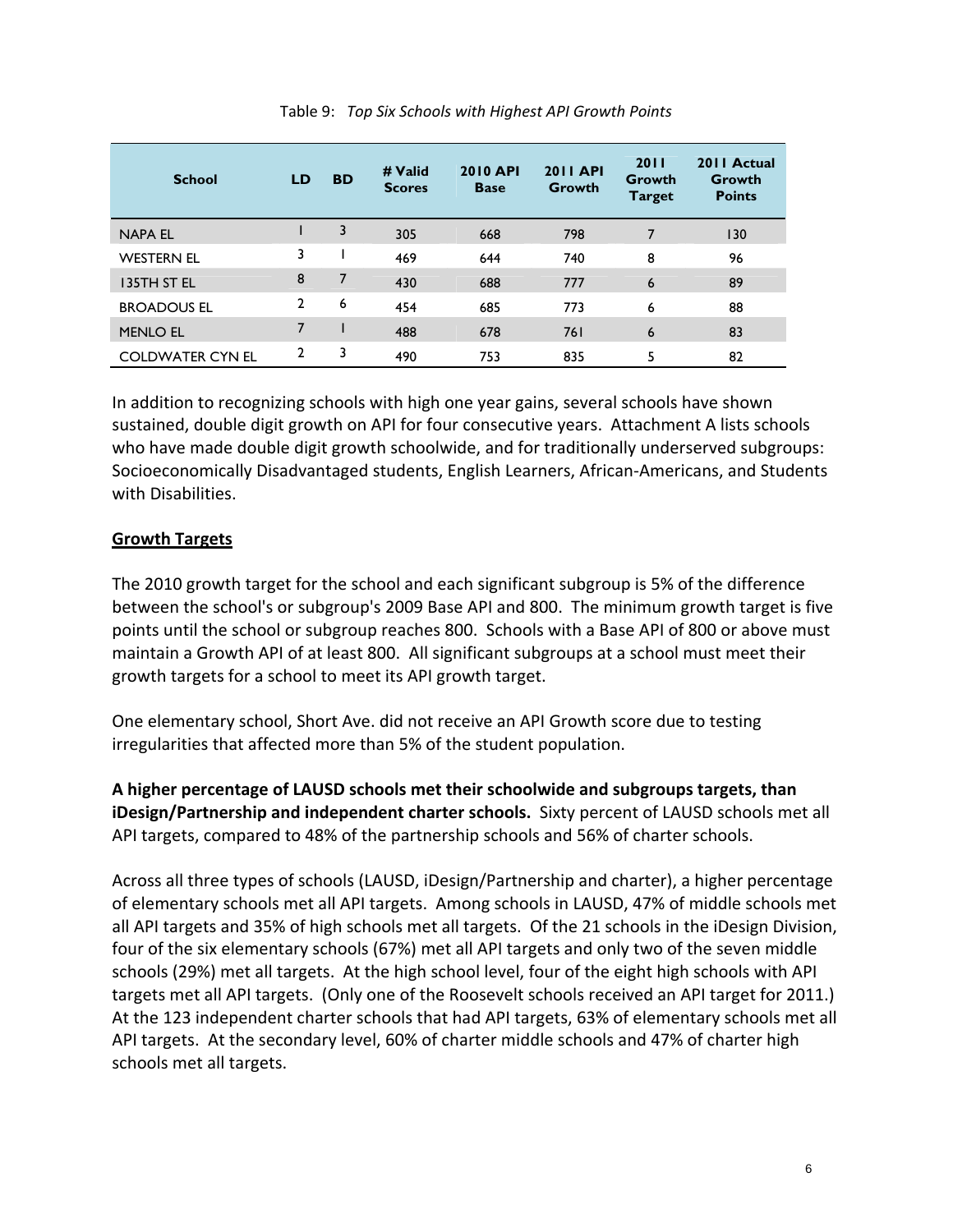|                     | # of         | # Met      | # Met                   | # Met All      | % Met      | % Met     | % Met All      |  |  |  |  |
|---------------------|--------------|------------|-------------------------|----------------|------------|-----------|----------------|--|--|--|--|
|                     | schools*     | Schoolwide | Subgroups               | Targets        | Schoolwide | Subgroups | <b>Targets</b> |  |  |  |  |
|                     | <b>LAUSD</b> |            |                         |                |            |           |                |  |  |  |  |
| Elementary          | 452          | 362        | 301                     | 300            | 80%        | 67%       | 66%            |  |  |  |  |
| Middle              | 73           | 63         | 34                      | 34             | 85%        | 42%       | 47%            |  |  |  |  |
| High School         | 71           | 55         | 25                      | 25             | 77%        | 34%       | 35%            |  |  |  |  |
| All Schools         | 596          | 480        | 360                     | 359            | 80%        | 60%       | 60%            |  |  |  |  |
| iDesign/Partnership |              |            |                         |                |            |           |                |  |  |  |  |
| Elementary          | 6            | 4          | 4                       | 4              | 67%        | 67%       | 67%            |  |  |  |  |
| Middle              | 7            | 5          | $\overline{2}$          | $\overline{2}$ | 71%        | 29%       | 29%            |  |  |  |  |
| High School         | 8            | 6          | $\overline{\mathbf{4}}$ | 4              | 75%        | 50%       | 50%            |  |  |  |  |
| All Schools         | 21           | 15         | $\overline{10}$         | 10             | 71%        | 48%       | 48%            |  |  |  |  |
| Charter             |              |            |                         |                |            |           |                |  |  |  |  |
| Elementary          | 41           | 32         | 27                      | 26             | 78%        | 66%       | 63%            |  |  |  |  |
| Middle              | 35           | 22         | 21                      | 21             | 97%        | 60%       | 60%            |  |  |  |  |
| High School         | 47           | 34         | 22                      | 22             | 47%        | 47%       | 47%            |  |  |  |  |
| All Schools         | 123          | 88         | 70                      | 69             | 72%        | 57%       | 56%            |  |  |  |  |

Table 10: *More LAUSD Schools Met All API Targets Compared to Partnership and Charter Schools*

\*Excludes small schools, options schools, Special Education centers and schools that did not have API targets.

Over the latest three year period, the percentage of LAUSD schools meeting all API targets has steadily increased. In 2008‐09, less than half of all LAUSD schools met all API targets. In 2011, 60% of LAUSD schools met all API targets, exceeding the percentage for charter schools. Among charter schools, the percentage of schools meeting all targets declined from the previous year, from 58% to 56%.

|                     | . . <b>.</b> . <b>.</b> | $#$ of Schools |                | % Met All Targets |         |             |  |  |
|---------------------|-------------------------|----------------|----------------|-------------------|---------|-------------|--|--|
| <b>LAUSD</b>        | 2008-09                 | 2009-10        | $2010 - 11$    | 2008-09           | 2009-10 | $2010 - 11$ |  |  |
| Elementary          | 453                     | 454            | 452            | 55%               | 56%     | 66%         |  |  |
| Middle              | 72                      | 74             | 73             | 7%                | 24%     | 47%         |  |  |
| High School         | 69                      | 71             | 71             | 29%               | 27%     | 35%         |  |  |
| All Schools         | 594                     | 599            | 596            | 46%               | 48%     | 60%         |  |  |
| iDesign/Partnership |                         |                |                |                   |         |             |  |  |
| Elementary          | $\overline{7}$          | $\overline{7}$ | 6              | 57%               | 29%     | 67%         |  |  |
| Middle              | 6                       | 6              | $\overline{7}$ | 17%               | 17%     | 29%         |  |  |
| High School         | 6                       | 6              | 8              | 17%               | 17%     | 50%         |  |  |
| All Schools         | 9                       | $ 9\rangle$    | 21             | 32%               | 19%     | 48%         |  |  |
| Charter             |                         |                |                |                   |         |             |  |  |
| Elementary          | 34                      | 48             | 41             | 68%               | 69%     | 63%         |  |  |
| Middle              | 24                      | 29             | 35             | 58%               | 55%     | 60%         |  |  |
| High School         | 38                      | 48             | 47             | 39%               | 50%     | 47%         |  |  |
| All Schools         | 96                      | 125            | 123            | 54%               | 58%     | 56%         |  |  |

Table 11: *Percentage of LAUSD Schools Meeting All API Targets Increased*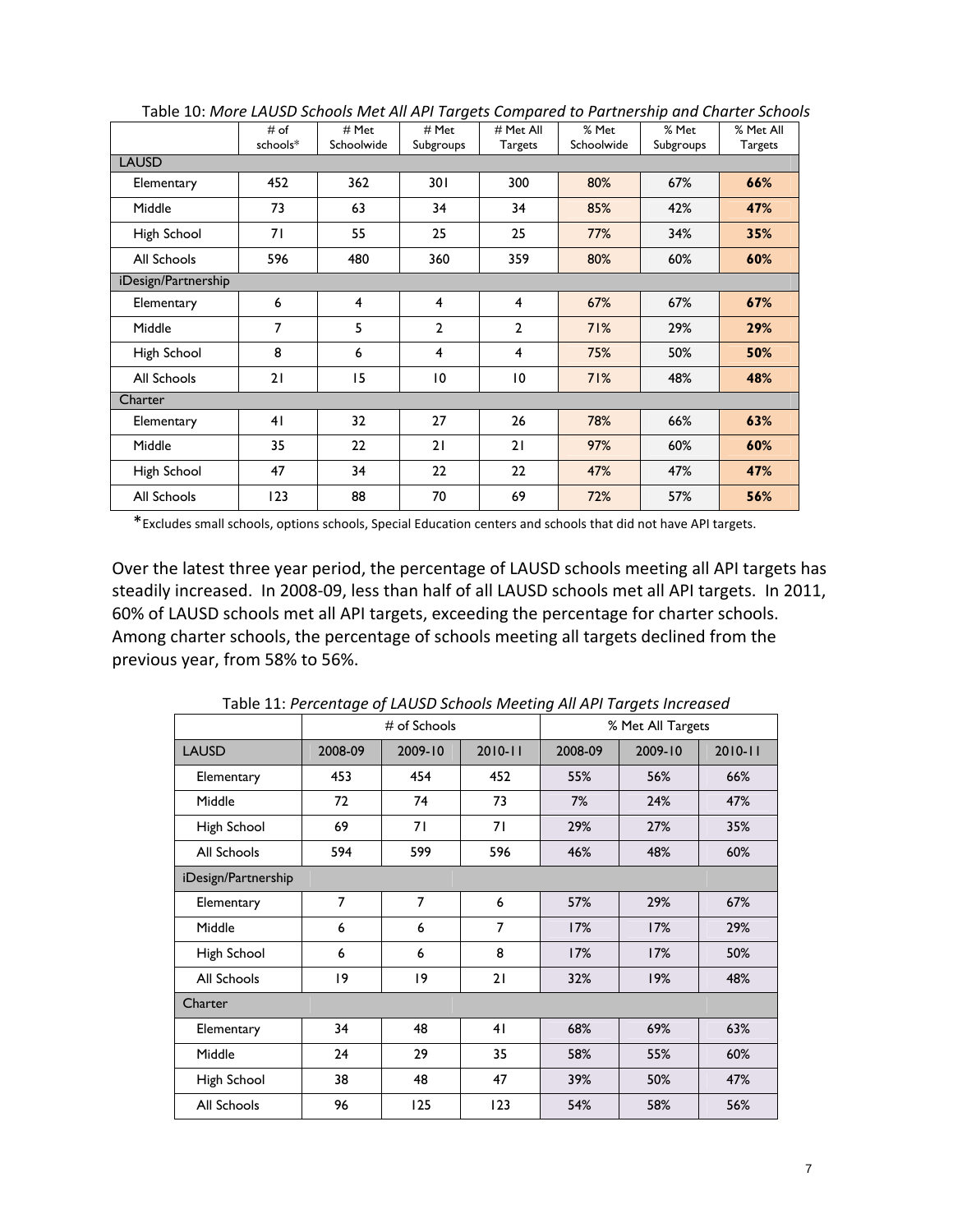Tables 12 and 13 display the number of schools meeting all API targets by charter school and partnership providers. Charter providers with two or more schools are listed. Of the four providers with 10 or more charter schools, PUC has the highest percentage of schools meeting all API targets (90%), followed by LA Alliance (College Ready) at 63% and Green Dot at 58%. ICEF had the lowest percentage of the four, at 17%.

| <b>CHARTER PROVIDERS*</b>  | $#$ of Schools | # Met All<br><b>Targets</b> | % Met All<br><b>Targets</b> |
|----------------------------|----------------|-----------------------------|-----------------------------|
| Accelerated                | $\overline{2}$ |                             | 50%                         |
| Aspire                     | 3              | $\overline{2}$              | 67%                         |
| <b>Bright Star</b>         | $\overline{2}$ | ı                           | 50%                         |
| Camino Nuevo               | $\mathbf{2}$   | ı                           | 50%                         |
| <b>Celerity Ed Group</b>   | 3              | $\overline{2}$              | 67%                         |
| <b>CHIME</b> Institute     | $\mathbf{c}$   | $\mathbf{c}$                | 100%                        |
| <b>Green Dot</b>           | 12             | 7                           | 58%                         |
| <b>HTH Learning</b>        | $\mathbf{c}$   |                             | 50%                         |
| <b>ICEF</b>                | 12             | $\overline{2}$              | 17%                         |
| <b>KIPP</b>                | $\mathfrak{p}$ |                             | 50%                         |
| <b>LA Alliance</b>         | 16             | $\overline{10}$             | 63%                         |
| <b>ME&amp;R Foundation</b> | 6              | 3                           | 50%                         |
| New Econ for Women         | $\mathbf{2}$   |                             | 50%                         |
| <b>PUC</b>                 | 10             | 9                           | 90%                         |
| Synergy                    | $\overline{2}$ | $\overline{2}$              | 100%                        |
| Value Schools              | $\mathbf{2}$   | $\mathbf{2}$                | 100%                        |

Table 12: *Percentage of Charter Schools Meeting All API Targets by Providers*

\*Includes providers with two or more charter schools.

| <b>PARTNERSHIP</b> | # of<br>Schools | # Met All<br><b>Targets</b> | % Met All<br><b>Targets</b> |
|--------------------|-----------------|-----------------------------|-----------------------------|
| GCEP (Crenshaw)    |                 |                             | 0%                          |
| <b>LA Promise</b>  | າ               |                             | 50%                         |
| LD I PART          |                 |                             | $0\%$                       |
| LD 3 PART          |                 |                             | 0%                          |
| <b>PLAS</b>        | ا 4             |                             | 50%                         |

Table 13: *Partnership Schools Meeting All API Targets by Provider*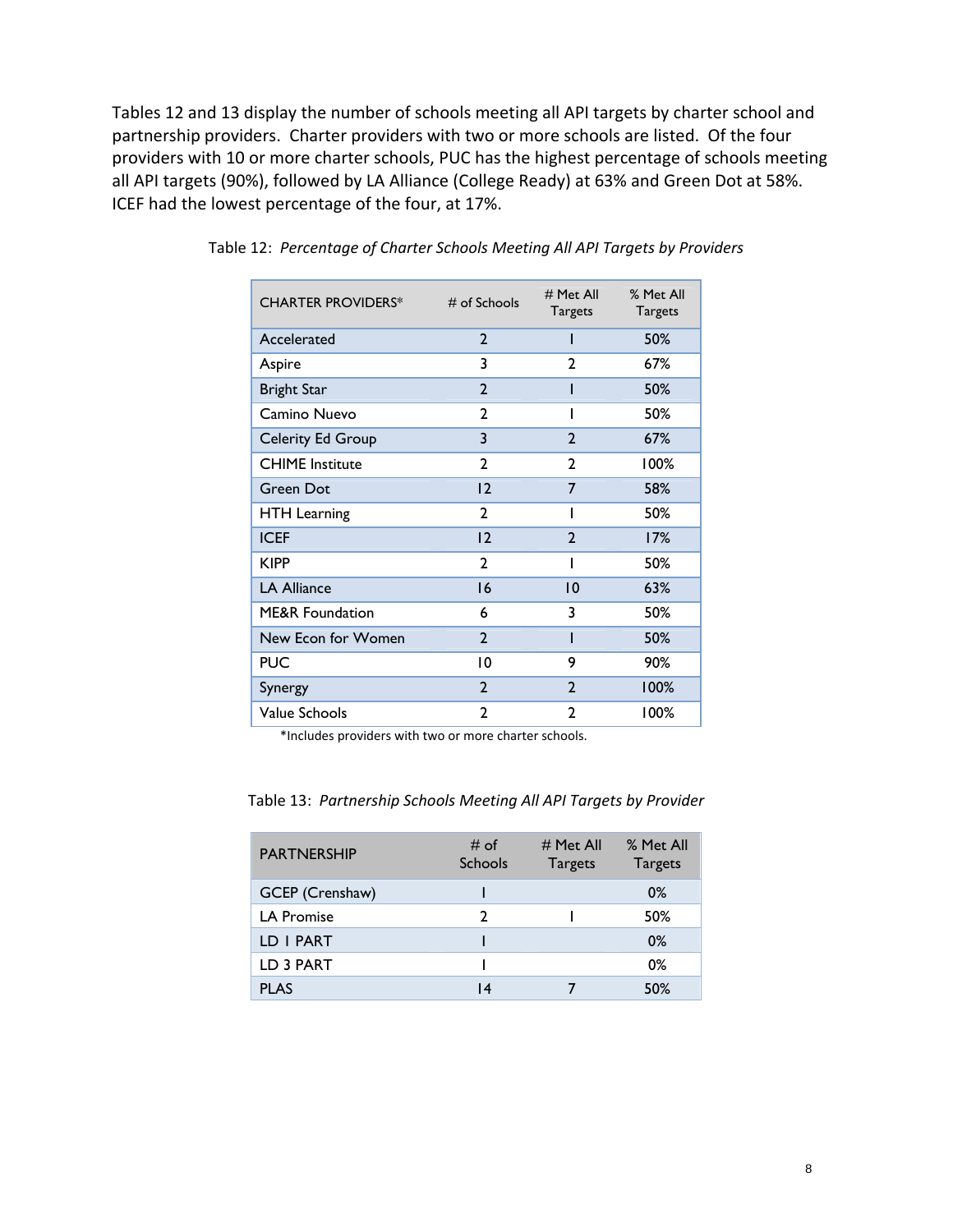### **II. 2011 ADEQUATE YEARLY PROGRESS (AYP) ‐‐ FEDERAL ACCOUNTABILITY**

While the API presents a comprehensive composite measure of year-to-year improvements in school performance, the measures for Adequate Yearly Progress (AYP) focus solely on whether students are scoring proficient or advanced on state assessments. At elementary and middle school grades, proficiency is measured using the California Standards Tests (CST) in English language arts and math, as well as assessments for students with disabilities (CAPA and CMA). At the high school level, proficiency is measured by performance of only  $10<sup>th</sup>$  graders on the California High School Exit Exam (CAHSEE) and CAPA for students with disabilities.

There are four main components to meeting AYP:

- 1. Participation rate in English language arts and Mathematics of 95% or greater
- 2. Percent proficient in English language arts and Mathematics
- 3. API as an additional indicator
- 4. Graduation rate (high schools only)

In the 2010‐11 school year, the targets for percent proficient and the minimum API requirement increased. The Districtwide target for proficiency increased from 56% to 67.0% in English language arts and from 56.4% to 67.3% in Mathematics. The targets will continue to increase yearly until they reach 100% in 2013‐14.

To meet the API requirement for AYP purposes, the school or district must demonstrate growth of at least one point or have a minimum score of at least 710, an increase from 680 last year.

Another component to meeting Adequate Yearly Progress is the graduation rate. The graduation rate for 2009‐10 must be at least 90% or the district can meet graduation rate by using a variable growth target or fixed growth target.

A school district may have up to 50 requirements to meet all AYP criteria. In 2011, LAUSD met 32 of its 50 AYP criteria. The following criteria were not met:

- **AYP** target of 67% proficient in English language arts -- The District did not meet this criterion. The only subgroups that met the proficiency criteria were Asian, Filipino, White and students with Two or More Races. While each subgroup has increased the percent of students scoring proficient and advanced in the past three years, the growth was not high enough to reach the increased target.
- AYP target of 67.3% proficient in Mathematics The District did not meet this criterion. Asian, Filipino and White were the only subgroups that exceeded the proficiency target. Although every subgroup increased the percentage of students scoring proficient and advanced, these subgroups did not reach the targeted proficiency rate.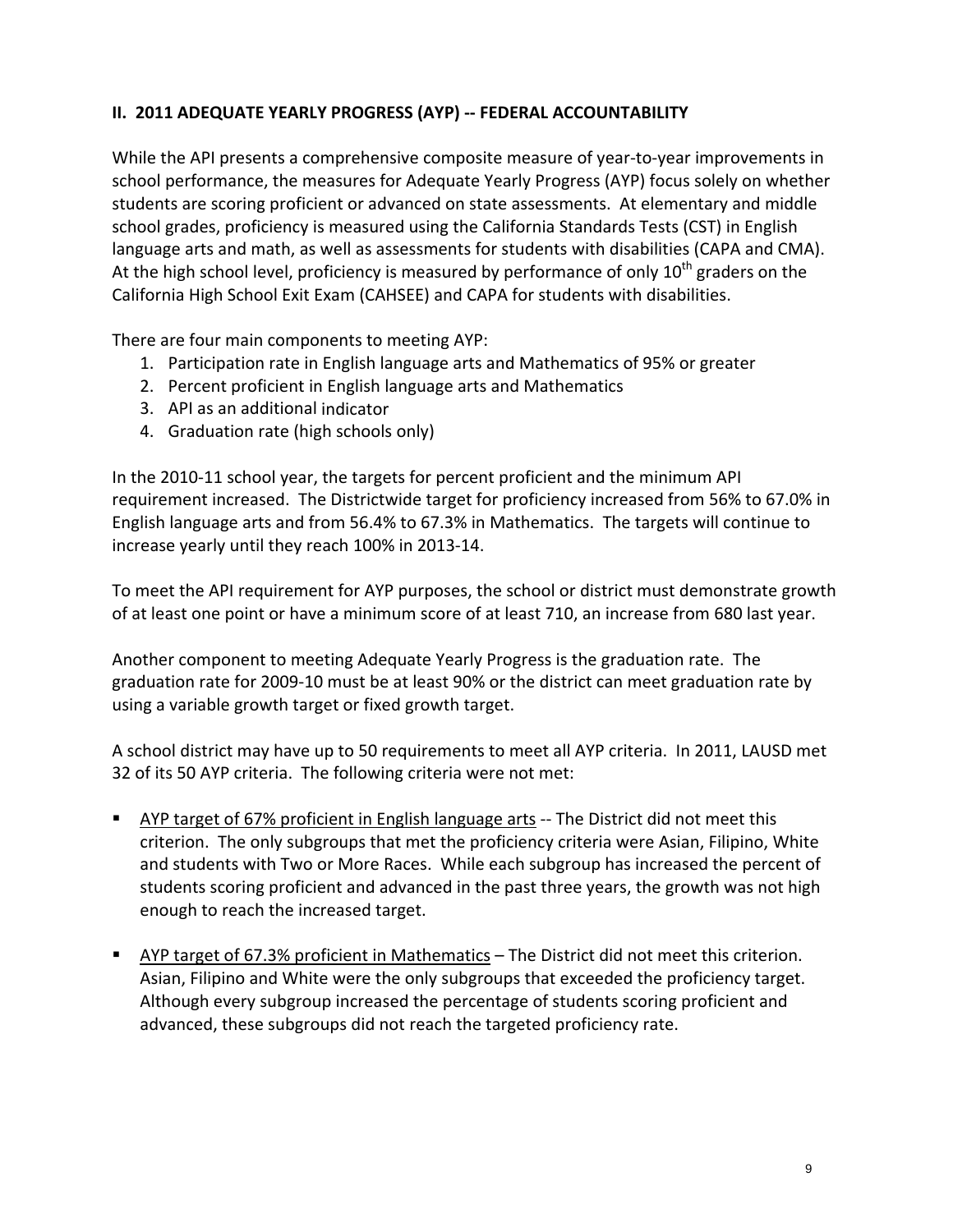Districtwide, proficiency in AYP increased to 47% in 2011. Every subgroup increased proficiency rates, however, the increases were not high enough for all subgroups to meet the AYP target of 67%. Proficiency in English Language Arts for AYP purposes includes the California Standards Tests (CST) in grades 2-8 and the California High School Exit Exam (CAHSEE) for 10<sup>th</sup> Grade only. Assessments for students with disabilities (CMA and CAPA) are also included. For AYP purposes, the English Learner subgroup includes reclassified English learners who have not scored proficient or above for three years.





In Mathematics, Districtwide proficiency for AYP purposes reached 52%. As in English Language Arts, all subgroups increased proficiency rates but the gains were not high enough for all subgroups to meet the AYP target of 67.3. Proficiency for AYP purposes includes CST, CMA and CAPA scores for grades 2‐8. For Grade 8, tests in Algebra, Geometry or any other end‐of‐course Math test are included. For Grade 10, the Math portion of the CAHSEE and grade 10 CAPA scores are included.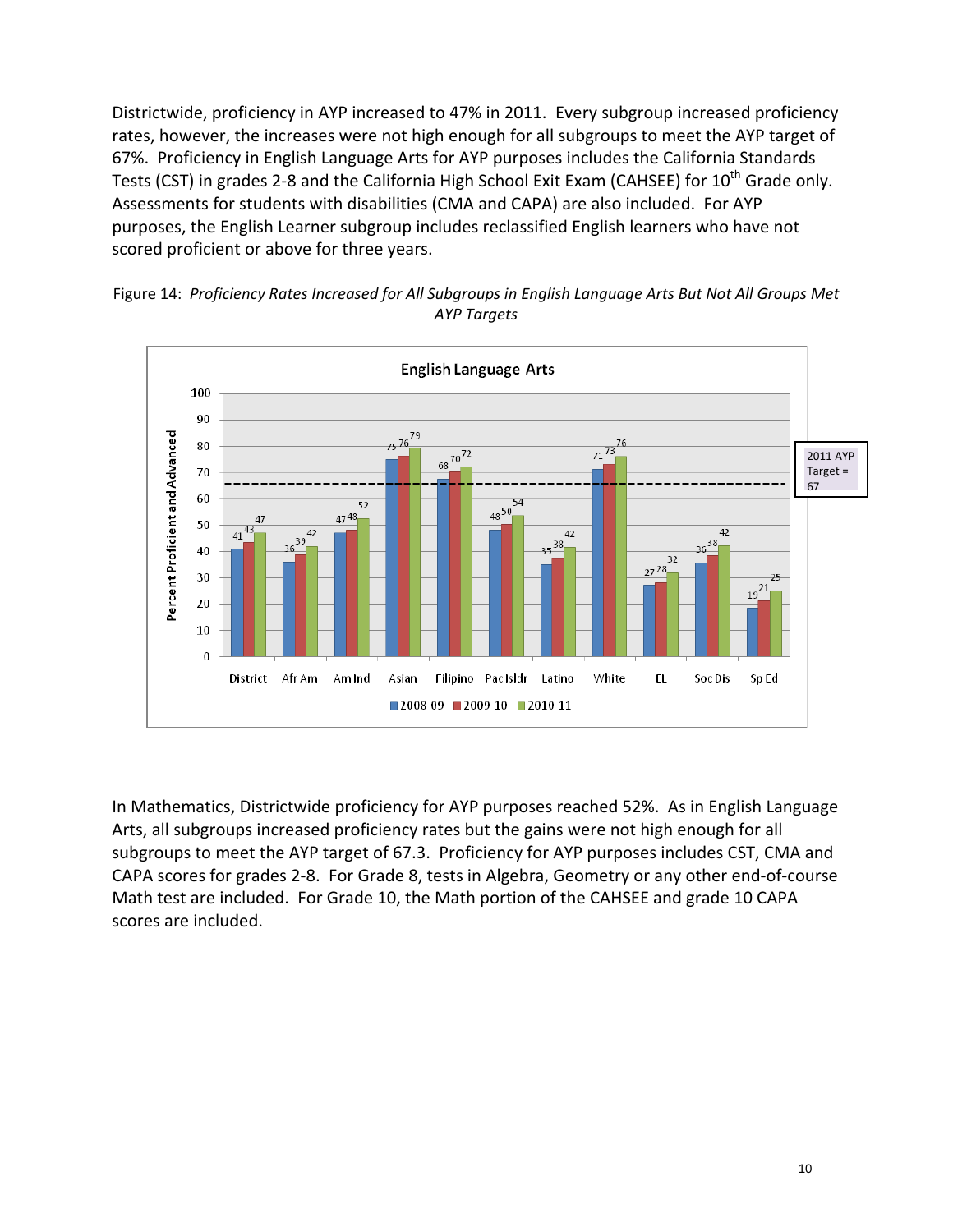

Figure 15: *Proficiency in Math Increased for All Subgroups But Not All Groups Met AYP Targets*

All schools, regardless of whether they receive Title I funding, are expected to meet AYP. Across all schools in LAUSD, 26% of the schools met all AYP criteria. Among iDesign schools, 11% (3 schools) met AYP criteria and among charter schools, 39% met AYP criteria.

Table 16: *Higher Percentage of Charters Met AYP Compared to LAUSD and iDesign/Partnership Schools*

|                     | # of<br><b>Schools</b> | # Met<br><b>AYP</b> | % Met<br><b>AYP</b> |
|---------------------|------------------------|---------------------|---------------------|
| <b>LAUSD</b>        |                        |                     |                     |
| Elementary          | 494                    | 153                 | 31%                 |
| Middle              | 77                     | 2                   | 3%                  |
| High School         | 142                    | 27                  | 19%                 |
| All Schools         | 713                    | 182                 | 26%                 |
| iDesign/Partnership |                        |                     |                     |
| Elementary          | 7                      | ı                   | 14%                 |
| Middle              | 7                      | 0                   | 0%                  |
| High School         | 4                      | $\mathfrak{p}$      | 14%                 |
| All Schools         | 28                     | 3                   | <b>11%</b>          |
| Charter             |                        |                     |                     |
| Elementary          | 74                     | 32                  | 43%                 |
| Middle              | 56                     | 10                  | 18%                 |
| High School         | 41                     | 25                  | 61%                 |
| All Schools         | 7                      | 67                  | 39%                 |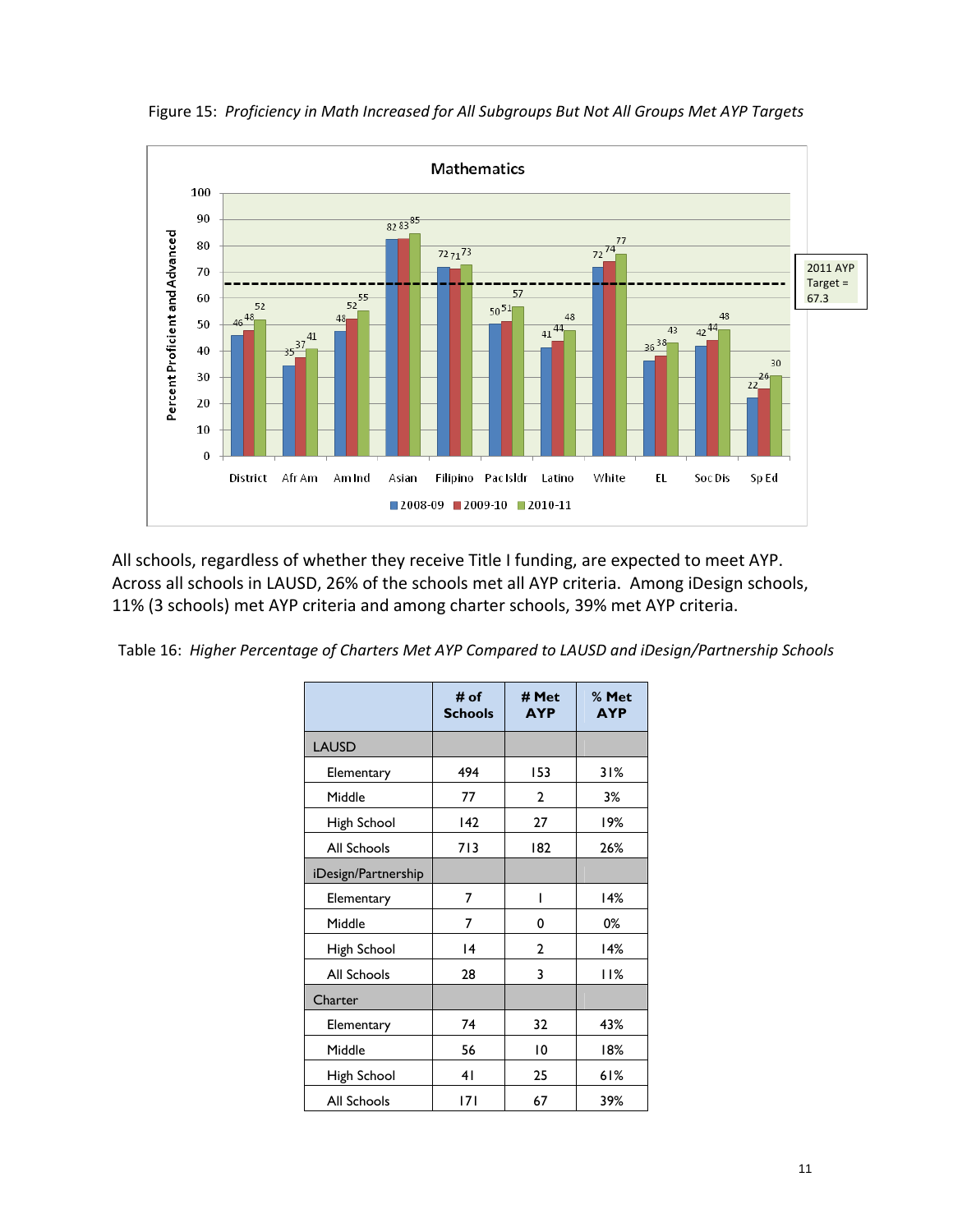#### **III. PROGRAM IMPROVEMENT STATUS**

Schools that receive federal Title I funds and do not make AYP criteria for two consecutive years are subject to identification for Program Improvement (PI). With the increase in the AYP target this year, more schools entered PI status. Of the 631 Title I schools in the District for the 2011‐ 12 school year, 455 (72%) are in Program Improvement status. Seventy‐one schools entered into Program Improvement status this year because they did not meet the same AYP criteria for two consecutive years. Additionally, 164 schools did not meet AYP criteria and advanced another year in Program Improvement status. Among PI Year 5 schools, 155 schools did not meet AYP targets and will continue in Program Improvement Year 5 status.

However, 65 PI schools met all AYP targets and will be eligible to exit PI in 2011‐12 if targets are met next year or if the schools meet safe harbor provisions. Eight schools met all AYP targets for two consecutive years and exited Program Improvement.

| Year in PI              | <b>New to PI</b> | <b>Did Not</b><br><b>Meet AYP</b><br>&<br><b>Advanced</b><br>in PI Status | <b>Continuing</b><br>PI Year 5<br><b>Schools</b> | Made AYP<br>& Eligible<br>to Exit<br>$2010 - 11$ | Total # of<br><b>PI Schools</b> | <b>Exited PI</b><br><b>Status</b> |
|-------------------------|------------------|---------------------------------------------------------------------------|--------------------------------------------------|--------------------------------------------------|---------------------------------|-----------------------------------|
| Year I                  | 71               | --                                                                        | --                                               | 12                                               | 83                              | $\overline{2}$                    |
| Year 2                  | $-$              | 40                                                                        | $- -$                                            | 4                                                | 54                              |                                   |
| Year 3                  | $-$              | 44                                                                        | --                                               | 4                                                | 48                              |                                   |
| Year 4                  | $-$              | 42                                                                        | --                                               |                                                  | 49                              | 5                                 |
| Year 5                  | --               | 38                                                                        | 155                                              | 28                                               | 221                             |                                   |
| <b>Total PI Schools</b> | 71               | 164                                                                       | 155                                              | 65                                               | 455                             | 8                                 |

#### Table 17: *Over 400 LAUSD Schools are in Program Improvement*

#### **Charter Schools**

Among the 171 charter schools in the 2010‐11 school year, 57 (33%) are in Program Improvement. Twenty charter schools entered Program Improvement in the 2011‐12 school year. Fourteen charter schools did not meet AYP targets and advanced another year in Program Improvement status. Seven charter schools in PI Year 5 did not meet AYP and advanced another year in PI Year 5 status. Sixteen charters made AYP and are eligible to exit Program Improvement in 2011‐12 if all targets are met. One charter school, Triumph Academy, exited PI status.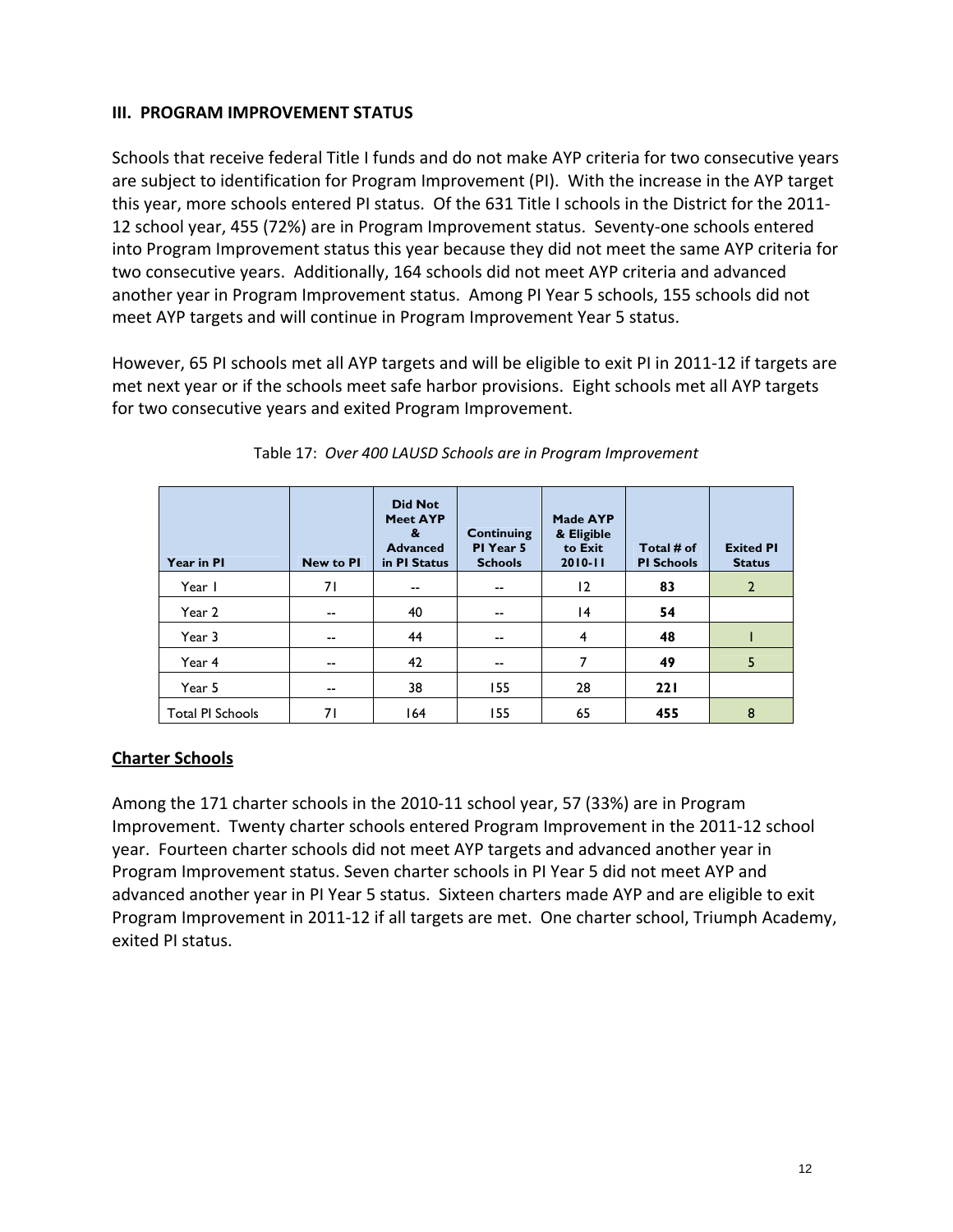| Year in PI              | <b>New to PI</b> | <b>Did Not</b><br><b>Meet AYP</b><br>&<br><b>Advanced</b><br>in PI Status | <b>Continuing</b><br>PI Year 5<br><b>Schools</b> | <b>Made AYP</b><br>& Eligible<br>to Exit<br>$2010 - 11$ | Total # of<br><b>PI Schools</b> | <b>Exited PI</b><br><b>Status</b> |
|-------------------------|------------------|---------------------------------------------------------------------------|--------------------------------------------------|---------------------------------------------------------|---------------------------------|-----------------------------------|
| Year I                  | 20               |                                                                           | $-$                                              | 9                                                       | 29                              |                                   |
| Year 2                  | $-$              | 4                                                                         | --                                               | $\overline{2}$                                          | 6                               |                                   |
| Year 3                  | --               | 7                                                                         | --                                               |                                                         | 8                               |                                   |
| Year 4                  | --               |                                                                           | --                                               |                                                         | 3                               |                                   |
| Year 5                  | --               |                                                                           |                                                  | 4                                                       | $\overline{10}$                 |                                   |
| <b>Total PI Schools</b> | 20               | 14                                                                        |                                                  | 16                                                      | 57                              |                                   |

Table 18: *More than 50 Charter Schools are in Program Improvement*

Although proficiency targets increased for AYP, **eight** schools exited Program Improvement by meeting targets for two consecutive years. These eight schools met AYP under the Safe Harbor provisions schoolwide and for many of the subgroups. The Safe Harbor provision allows AYP criteria to be met if the school shows progress in moving students from scoring below the proficient level to the proficient level or above on the assessments, in addition to meeting the API criteria and participation rates. The eight elementary schools met AYP criteria by decreasing the percentage of students below proficiency by 10 percent.

| Loc<br>Code | <b>NAME</b>              | LD             | BD           |
|-------------|--------------------------|----------------|--------------|
| 2479        | <b>BRADDOCK DRIVE EL</b> | 3              | 4            |
| 2616        | <b>BUDLONG EL</b>        | 7              |              |
| 3630        | <b>ERWIN EL</b>          | $\mathbf{2}$   | 3            |
| 4680        | LIZARRAGA EL             | 5              | 7            |
| 6356        | ROSCOE EL                | 2              | 6            |
| 6425        | <b>ROWAN EL</b>          | 5              | 5            |
| 7219        | <b>TRINITY EL</b>        | 5              | $\mathbf{2}$ |
| 7548        | <b>VINEDALE EL</b>       | $\overline{2}$ | 6            |
| 8426        | <b>TRIUMPH ACADEMY</b>   | R              | 6            |

Table 19: *Eight Schools Met AYP Criteria and Exited Program Improvement*